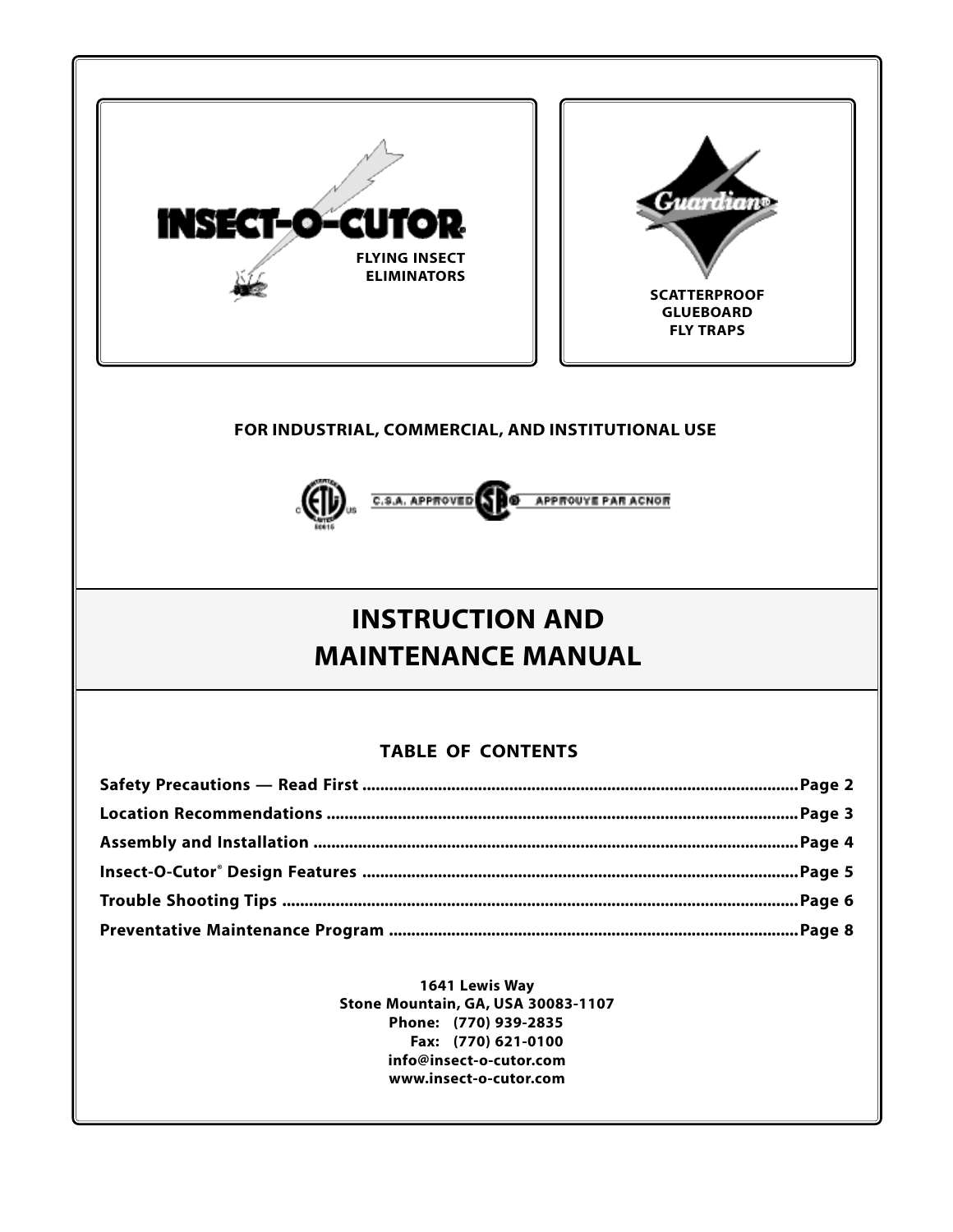# **SAFETY PRECAUTIONS — READ THIS SECTION FIRST**

#### **HIGH VOLTAGE, DISCONNECT BEFORE SERVICING. CAUTION**

- **TO REDUCE THE RISK OF FIRE OR ELECTRIC SHOCK, USE INDOORS ONLY — SEE INSTRUCTIONS.** This product is intended for use indoors only. To avoid risk of fire or electric shock, do not use where it may be exposed to direct water or direct sunlight including roofed but open porches. **CAUTION**
- **NEVER INSTALL INSECT-O-CUTOR® (IOC®) EQUIPMENT NEAR EXPLOSION HAZARDOUS AREAS.** (Areas defined as Class I, II or III — See the Code of Federal Regulations). **CAUTION**
- **TO PROVIDE CONTINUED PROTECTION AGAINST THE RISK OF ELECTRIC SHOCK CONNECT TO PROPERLY GROUNDED OUTLETS ONLY.** For your safety, consult a qualified electrician or serviceman if the grounding instructions are not completely understood, or if doubt exists as to whether the unit has been properly grounded *(See Page 5)*. **CAUTION**
- **TO REDUCE THE RISK OF FIRE, REMOVE THE DEAD INSECTS FREQUENTLY.** See *"Preventative Maintenance Program"* on Page 8. **CAUTION**
- Use extension cord marked SJW-A, SJEW-A, or SJTW-A only. Use only three-wire extension cords which have 3-prong plugs and 3-pole receptacles which accept the attachment plug. Replace or repair damaged cords. **CAUTION**
- The electrical rating of the extension cord must be as great as the electrical rating of the product. **DO NOT ABUSE THE CORD.** Never carry an Insect-O-Cutor® by its cord or yank the cord to disconnect it from the receptacle. Keep the cord from heat, oil, and sharp edges. Any frayed or worn cord should be repaired or replaced at once. **CAUTION**

**Contains Mercury, Dispose According to Local, State or Federal Laws**

**DISCONNECT THE PRODUCT FROM THE POWER SUPPLY** when not in use; before servicing; when changing black light lamps; cleaning; and the like. Do not insert foreign objects into an IOC® product.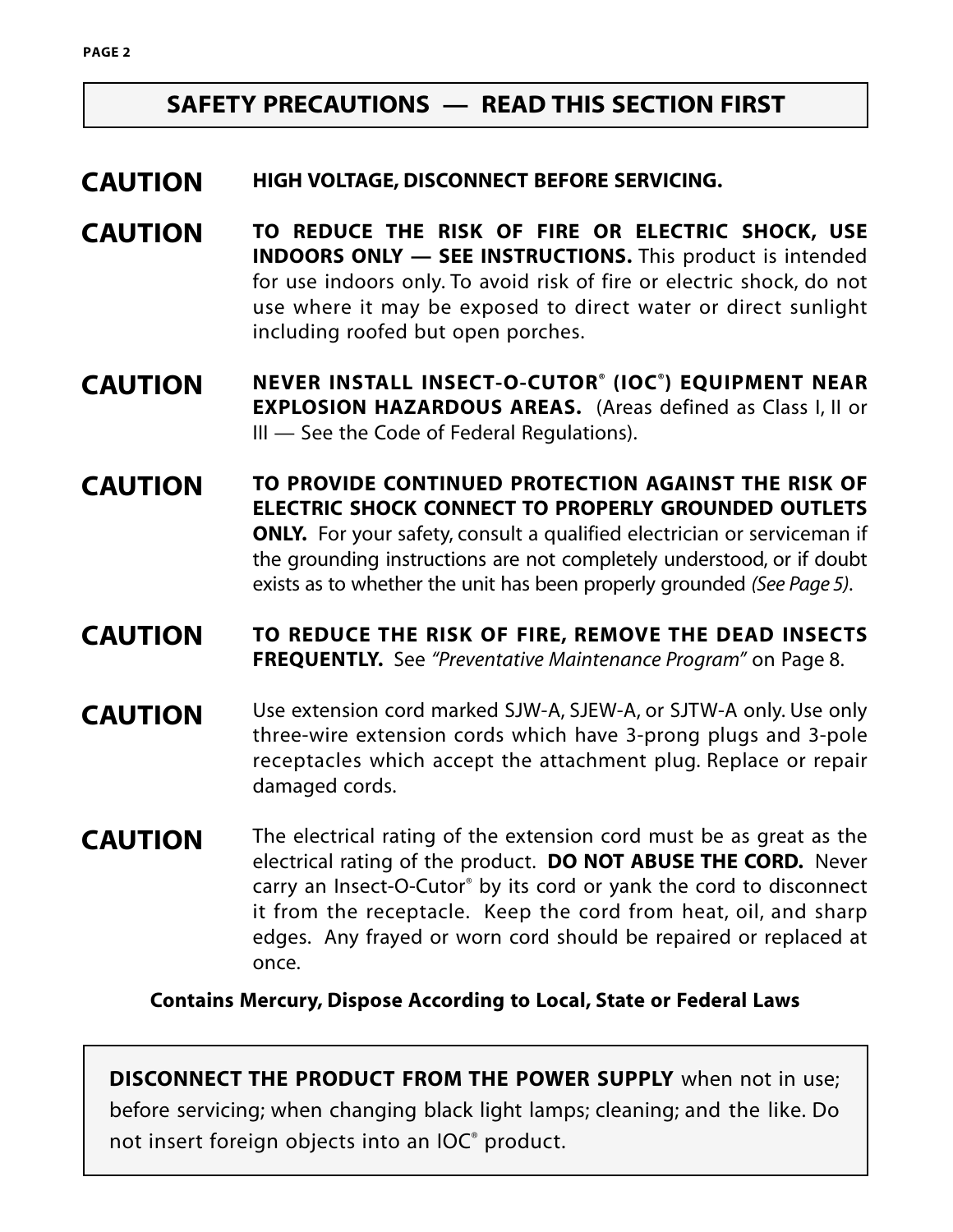#### **GENERAL LOCATION RECOMMENDATIONS**

#### **PRIOR TO INSTALLING THE UNIT(S), PLEASE READ "ASSEMBLY AND INSTALLATION INSTRUCTIONS": PAGES 4 AND 5**

An Insect-O-Cutor® (IOC® ) system may consist of a single unit protecting a small area or many units protecting an entire facility. A single unit can be properly located/positioned by following our general positioning recommendations. A multiunit system may require the assistance of an IOC® Systems Design Engineer or an authorized representative.

If an IOC® survey proposal has been provided, follow the instructions for exact positioning of the units. If a survey proposal with location instructions was not provided, adhere to the following general guidelines.

#### **1. LOCATION — ALL MODELS**

- **a)** Choose a location that will provide interception of flying insects between the point of entry into the building and critical contamination areas (use at least one unit for each entry point).
- **b)** Place the unit a minimum of 10 to 15 feet (3-5 meters) from any exterior opening to minimize the possibility of emitting insect attraction light out of any exterior opening.
- **c)** Install the unit a minimum of 10 feet (3 meters) from highly reflective surfaces.
- **d)** Avoid setting unit near air currents from fans, ducts, heat vents or other air movers.
- **e)** Avoid placing equipment near high intensity artificial light that might compete with the unit's black light attraction lamps.
- **f) REMEMBER:** The process of insect electrocution creates an electrical arc. Contact Insect-O-Cutor® or one of its representatives for assistance regarding location of units in questionable areas.

## **CAUTION:**

#### **NEVER LOCATE A UNIT IN AN EXPLOSION HAZARDOUS AREA.**

**Examples: Near areas where bulk flour, sugar, grains, and other fine particles (including dust) are present and/or airborne in proximity to flammable gases, oils, chemicals, and other igneous liquids; near battery chargers; in surgical suites and other medical areas where explosive or flammable/combustible anaesthetic agents are used.**

#### **2. HANGING UNITS NEAR OUTSIDE ENTRY POINTS**





#### **FOR DAY-SHIFT OPERATIONS**

#### **Locate Unit Parallel to the Door**

Position units broadside to the area to be protected, or to the exterior doors so that black light attraction will face these insect entry points.

#### **FOR MULTI-SHIFT OPERATIONS**

#### **Locate Unit Perpendicular to the Door**

If the exterior doors will be open for prolonged periods during hours of darkness, units should be positioned at a 90° angle to the doors.

#### **3. GENERAL INFORMATION**

**DO NOT PUT THE IOC® UNIT WHERE YOU "DO NOT WANT THE INSECTS".** For instance, do not put an IOC<sup>®</sup> unit on the far side of a production line or other point of possible contamination, in relation to the point of entry.

#### **Locate the unit between the product and the insect entry point to intercept insects or lure insects from critical areas.**



For maximum flying insect elimination, an IOC<sup>®</sup> System should consist of *Three Phases*. *Phase I* units intercept insects at immediate points of entry.

*Phase II* units, located between entry points and critical interior areas, intercept insects at such places as firewall breaks and along corridors.

*Phase III* units provide the final line of interception. In some situations, units may be located within the critical area. [Critical areas are those in which the least amount of flying insects should be found, if any.]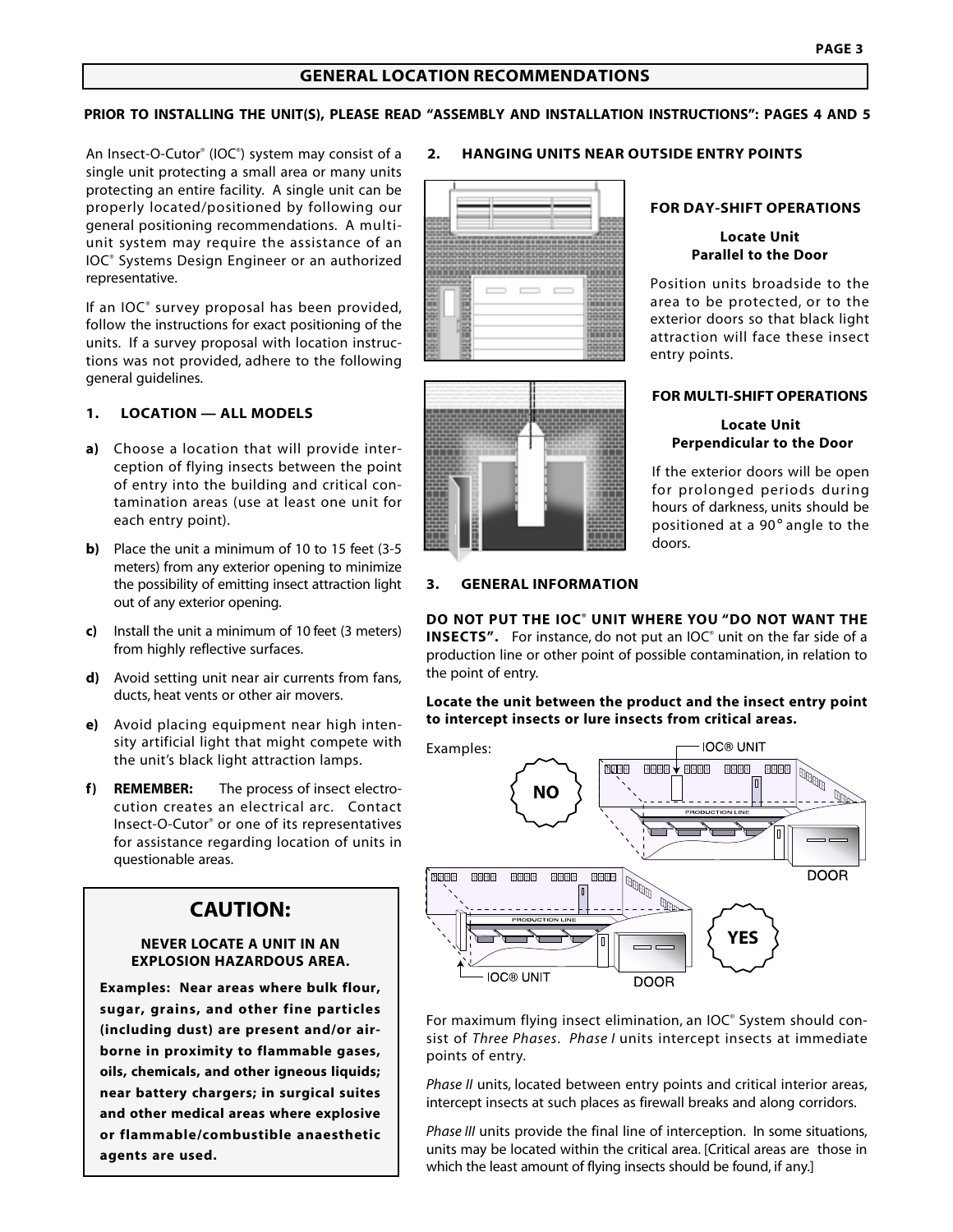#### **ASSEMBLY AND INSTALLATION**

#### **HANGING/OVERHEAD SUSPENDED MODELS**

#### **SERIES 312, 372, 389, 399, 492, 494, 589, 599, 2489, 2499, 3692, 3694, 4889, 4899, AND 894**

- **A.** Remove unit from carton; discard packing materials.
- **A.1** Series 372, 894, 2489, 2499, 3692, 3694, 4889, and 4899

These models may be either overhead suspended or wall mounted. To install as a hanging unit, remove the optional reflective backplate accessory. The backplate is required when wall mounting the unit *.*

**B.** Screw the provided eyebolts through the threaded holes located on the body of the unit as shown below:



Make certain the eyebolts are threaded properly into the locknuts to ensure a secure hold.

- **C.** Attach the required length of chain or cable to each eyebolt (using an "S" hook). **Caution**: Use a minimum 200 Lb. (90 to 100 Kg) test "S" hook, chain or cable.
- **D.** Attach the "S" hooks and chain or cable to the ceiling, roof truss, beam or bracket which has adequate strength to support the weight. When the chain (or cable) has been attached, test it for supportability of the product weight before hanging the unit.

#### **PORTABLE SERIES 372, 2489, 2499, 1890, 1894, 2591, 2594 AND 2599**

These models, equipped with a carrying handle and protective footpegs, may be used to provide spot protection in temporary areas or as a monitor in specific problem areas. It is not necessary to remove the carrying handle should you elect to permanently install the unit. Simply install the unit according to the appropriate instructions.

#### **WALL MOUNTED MODELS**

#### **SERIES 372, 812, 994, 6192, 6199, 1192, 1199, 7194, 1890, 1894, 2489, 2499, 2591, 2594, 2599, 3692, 3694, 4889, 4899, AND 894**

- **A.** Remove unit from carton; discard packing materials.
- **B.1 ASSEMBLY** Series 812, 994, 6192, 6199, 1192, 1199, 7194, 1890, 1894, 2591, 2594, and 2599

Units are shipped completely assembled. An insect collection drawer is packed inside each unit.

**B.2 ASSEMBLY** — Series 372, 894, 2489, 2499, 3692, 3694, 4889, and 4899

> These series models may be wall mounted or overhead suspended. For wall mount installations, an optional backplate is provided with each unit. Do not remove this backplate; it is an essential part when the unit is wall mounted. An insect collection drawer is packed inside each unit.

**C.1** I**NSTALLATION** — Series 812, 994, 6192, 6199, 1192, 1199, and 7194

> Recommended mounting is to secure the unit to a wall or pillar. Generally, the bottom of the unit should be no lower than 18 inches (47 centimeters) from the floor, and the center of the unit should not exceed five [5] feet (1.5 meters) above the floor. The unit should be attached to a vertical surface by inserting lag bolts or screws through the keyshaped mounting holes in the rear of the unit after properly inserting and securing the lag bolts or screws into the wall/pillar.

**C.2 INSTALLATION** — Series 372, 2489, 2499, 3692, 3694, 4889, 4899, 894, 1890, 1894, 2591, 2594 and 2599

> These series models may be used as free standing units on or under counters, tables, benches or shelves that adequately support the unit's weight.

> **Note:** For security purposes, it is recommended that the unit be permanently affixed to a wall, pillar, or other vertical surface.

> The unit should be attached to a vertical surface by inserting lag bolts or screws through the keyshaped mounting holes in the rear of the unit after properly inserting and securing the lag bolts or screws into the wall.

> Designated as "low headroom", these horizontally configured models are ideal for use in areas where ceiling heights are limited or where vertical wall space is at a premium. Units may be installed securely over doorways.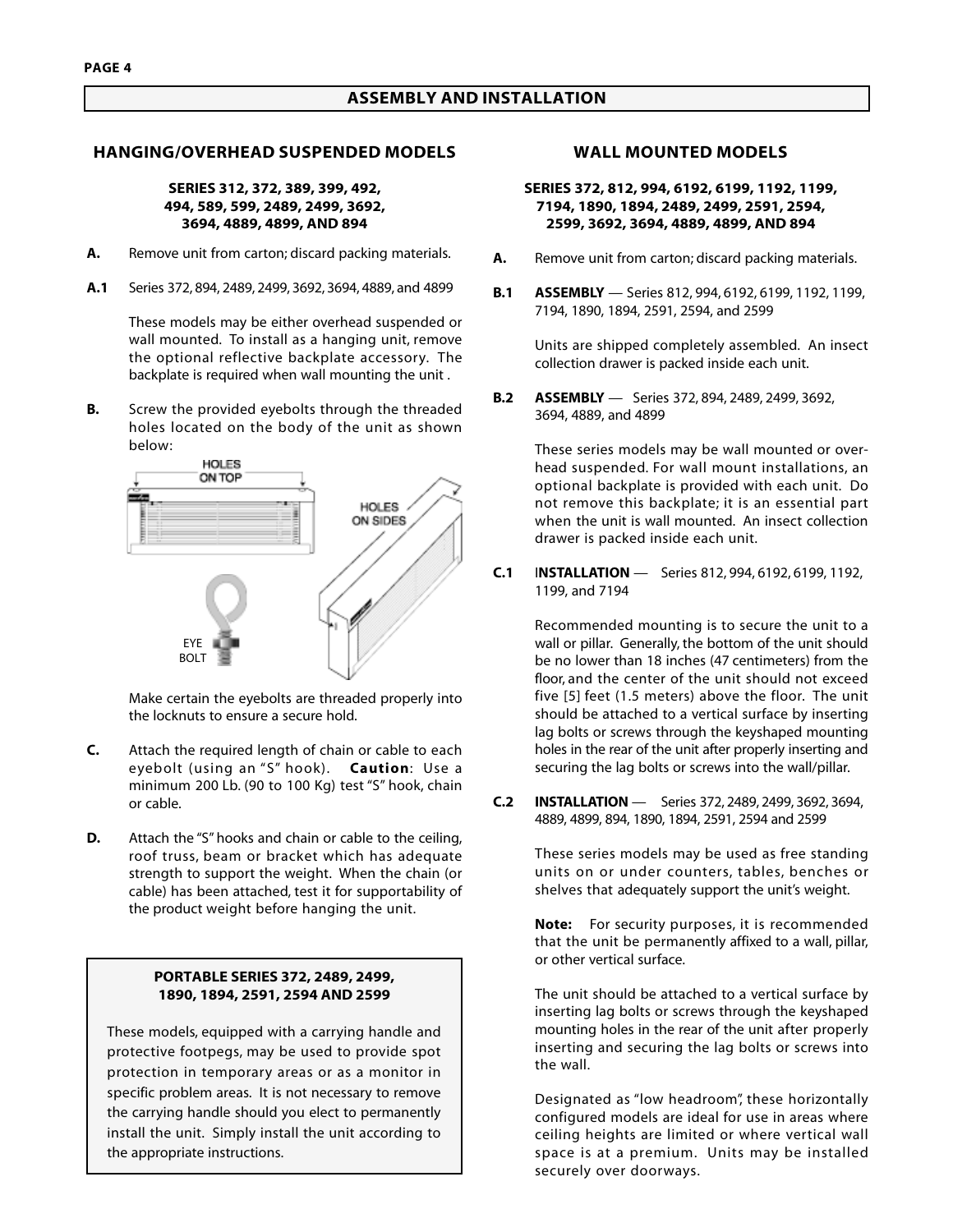## **ASSEMBLY AND INSTALLATION — CONTINUED**

### **ALL MODELS: HANGING/OVERHEAD SUSPENDED AND WALL MOUNTED**

**CONNECTING UNITS TO POWER SOURCE: AFTER INSTALLING THE UNITS — PLUG INTO A STANDARD 110/120V, 60 HZ POWER SUPPLY. UNITS MUST BE GROUNDED.**

This product is equipped with an NRTL approved three-conductor cord and three-prong grounding type plug to fit the proper grounding type receptacle.

To reduce the risk of an electric shock, the plug must be plugged into an appropriate outlet that is properly installed and grounded.

#### **FOR YOUR SAFETY:**

**Consult a qualified electrician or serviceman if the grounding instructions are not completely understood … or if doubt exists as to whether the unit has been properly grounded.**



If necessary, use extension cords marked SJW-A, SJEW-A, or SJTW-A only. Use only 3-wire extension cords which have 3-prong grounding-type plugs and 3-pole receptacles which accept the Insect-O-Cutor® plug. Replace or repair damaged cords.

The electrical rating of the extension cord must be as great as the electrical rating of the product. Refer to the unit's electrical rating label.

**DO NOT ABUSE CORD.** Never carry an IOC<sup>®</sup> product by the cord or yank the cord to disconnect it from a receptacle. Keep the cord away from heat, oil, and sharp edges. Any frayed or worn cord should be repaired or replaced at once.

Disconnect the product from the power supply when not in use, before servicing, when changing lamps, cleaning, and the like.

#### **INSECT-O-CUTOR® DESIGN FEATURES**

#### **SAFETY INTERRUPT SWITCH**

Partial or complete removal of the guard will activate the safety interrupt switch; electrical current to the unit will be automatically shut off. Electrical current will remain off until the guard has been replaced in its original seated position on the unit's bodyframe.

#### **PROTECTIVE GUARDS**

The front guard on hanging/overhead suspended models and the entire guard panel of wall mount models must fit snugly to the unit's bodyframe in order for the unit to function. See "Safety Interrupt Switch" above.

Firm pressure should be applied to the guard when replacing it into an operating position so that the interlocking fasteners join.

#### **SAFETY GUARD FLANGE**

Series 3692, 3694, 4889, 4899, and 894 are equipped with a metal safety guard flange to act as a retainer which allows authorized personnel to prop the guard open for maintenance/service.

#### **BLACK LIGHT LAMPS**

IOC® units are shipped with the lamps in place. Certain models are shipped with cardboard lamp supports to prevent breakage in transit; remove and discard these lamp supports prior to use.

**Note:** Tape securing lamp ends to lampholders must be removed and discarded prior to use.

#### **COLLECTION DRAWERS**

Insect collection drawers are packed inside some units. These drawers should be periodically removed to inspect and discard collected insect carcasses.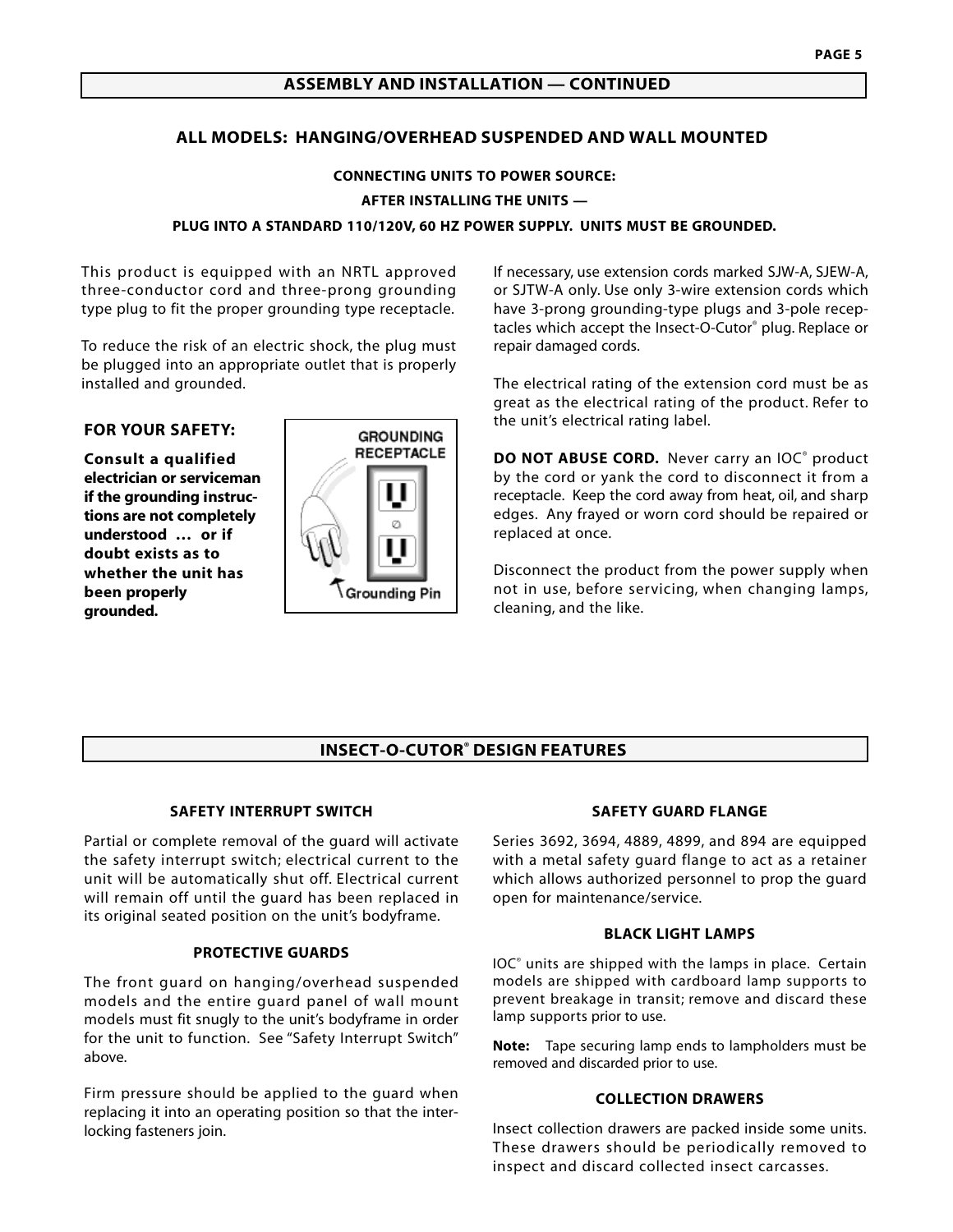## **TROUBLE SHOOTING TIPS**

## **1. LAMP END DISCOLORATION**

**a.** Discoloration of the lamp ends is normal in most cases — and will not reduce lamp efficiency.

## **2. ONE OR BOTH LAMPS FAIL TO LIGHT**

- **a.** Verify lamp pins are properly seated in the lampholders. Using a non-electrical conducting safety tool (insulated screwdriver, etc.), arc the grid by holding the tool briefly between two grid wires. This usually will start/light the lamps. If not, proceed with the steps below.
- **b.** Check for loose wiring after disconnecting or shutting off the electrical current to the unit.
- **c.** Replace inoperable lamp(s) with new IOC® insect attraction lamps. First review Step **(d)** below.
- **d.** When replacing a black light insect attraction lamp that is not lit, follow the steps below to help prevent burning out a new lamp unnecessarily:
	- 1. Ensure that the electrical current to the unit has been turned off.
	- 2. Remove the unlit lamp.
	- 3. Remove the other lamp in the unit that is lit.
	- 4. Place the unlit lamp in the position from which you have just removed the lit lamp.
	- 5. Turn the unit on by closing the safety guard to deactivate the interrupt switch and restore electrical current.

If the unlit lamp now lights, this indicates that the ballasts in the first lamp position have possibly failed.

If the unlit lamp does not light, insert an ordinary white fluorescent lamp (of the same wattage) in the position originally occupied by the unlit lamp. If this lamp glows red briefly and then goes out… or if this lamp does not light at all, the ballasts which power this lamp position are defective.

**e.** If you have confirmed that one or more ballasts are defective, it will be necessary to replace them. Refer to the *IOC® Replacement Parts List* (separate sheet) for the correct re-order information.

## **3. THE GRID ARCS CONSTANTLY**

- **a.** Inspect the electrical grid (please follow the procedure described in Problem 2). If arc'ing occurs at only one spot, shut off the electrical current and clean the grid, making sure the wires are not bent.
- **b.** Verify the line voltage. Line voltage above 120 Volts may cause arc'ing, particularly in the presence of high humidity/moisture.

**Note:** 100-Ohm Resistors with installation instructions are available from Insect-O-Cutor® . Resistors may resolve spontaneous arc'ing associated with environmental factors such as humidity, etc.

## **4. THE LAMPS LIGHT — BUT THE GRID DOES NOT ARC**

- **a.** Turn off the electrical current to the unit.
- **b.** Inspect the grid carefully. Remove any foreign material (gum, paper clips, steel wool, etc.) adhering to the grid which can create a short circuit between two grid wires.
- **c.** Two or more grid wires may be touching each other and causing a short circuit in the grid (due to a special built-in safety shunt which turns off the electrical current). In this instance (unit already should have been turned off), separate and bend the grid wires apart with an insulated tool .
- **d.** Inspect the high-voltage lead-in wires and insulators. Make sure the wires are securely attached to the grid. Check the insulators for evidence of shorting.
- **e.** Turn on the unit to ascertain whether the problem has been corrected.
- **f.** If, after completing Steps **(a)** through **(e)** above, the grid still does not arc, it will be necessary to replace the transformer. Refer to the *IOC® Replacement Parts List* (separate sheet) for the correct re-order information.

## **DO NOT INSERT FOREIGN OBJECTS INTO AN IOC® PRODUCT.**

**CAUTION: Insect-O-Cutor® models are intended for use indoors only. To avoid risk of fire or electric shock, do not use where they may be exposed to direct water or to direct sunlight including roofed but open porches. Never install units near explosion hazardous areas. Refer to** *"Location Recommendations"* **on Page 3.**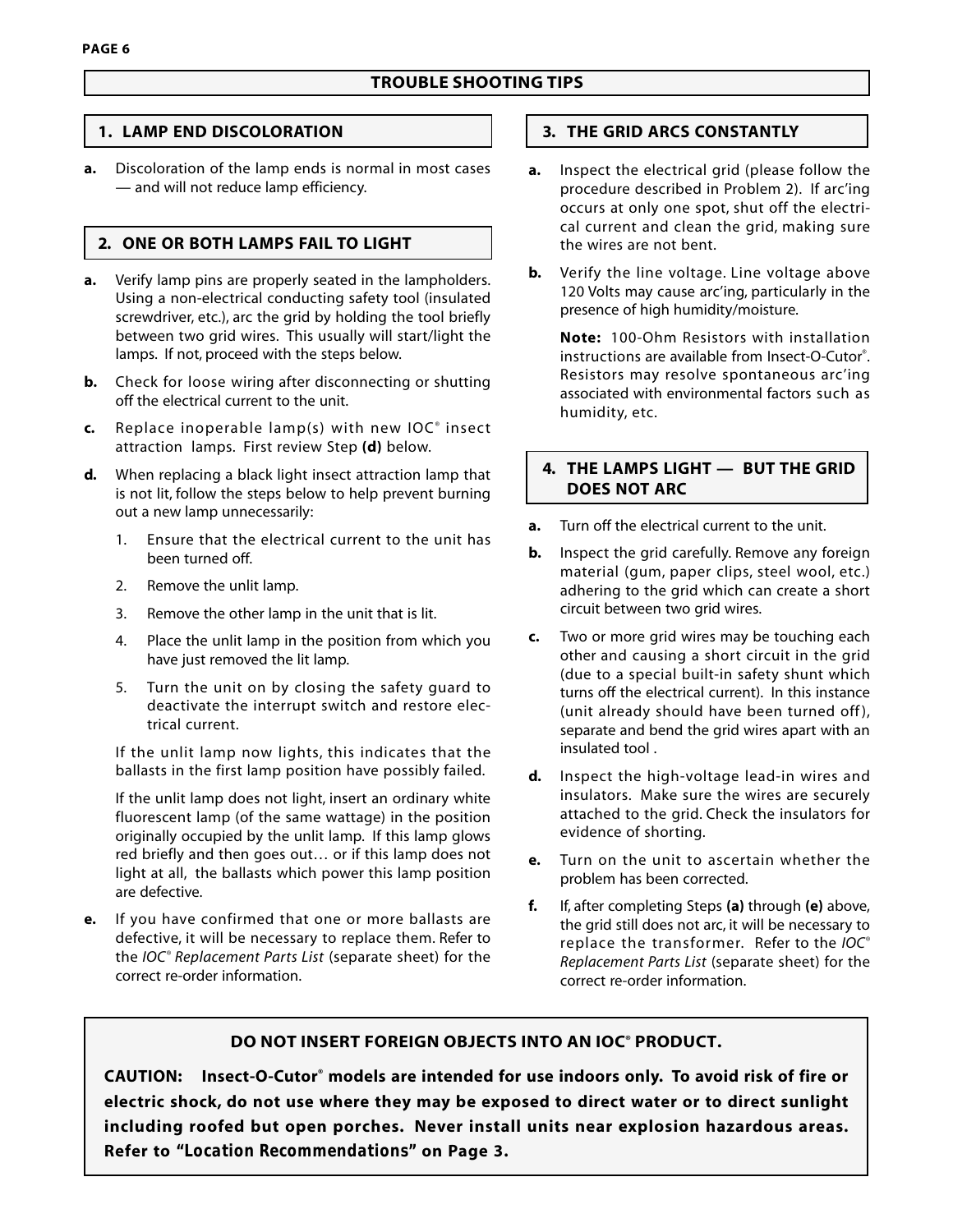## **5. THE LAMPS DO NOT LIGHT — AND THE GRID DOES NOT ARC.**

**a.** Inspect the unit to ensure that the safety guard is firmly seated on the body/frame of the unit.

**Note:** Partial removal or improper positioning of the guard will activate the safety interrupt switch. Electrical current will remain off until the guard has been replaced.

- **b.** Make sure the mainswitch/circuit breaker is "on" or that the unit is, in fact, plugged in. Many times, a plug will be accidentally removed from its socket or a mainswitch/circuit breaker will be thrown into the "off" position.
- **c.** Once you have verified that electrical current is flowing to the unit and you note that the grid still fails to arc, it will be necessary to check for any loose wires.

Shut off the electrical current to the unit and inspect wiring. Reattach the grid lead-in wires if disconnected. Turn the unit back on to determine if the loose wiring has been located.

- **d.** Check the line circuit for fuse/circuit breaker failure.
- **e.** If, after completing Steps **(a)** through **(d)** above, the lamps still do not light and the grid still does not arc, it may be necessary to replace the transformer and lamp ballast(s). Refer to the *IOC® Replacement Parts List* (separate sheet) for the correct re-order information.

## **6. THE LAMPS OPERATE… THE GRID FUNCTIONS — BUT INSECTS ARE NOT ATTRACTED TO THE UNIT AS WELL AS EXPECTED.**

**a.** Changes in heating, lighting, cooling or air currents may have made the present unit location obsolete. Or, changes in lighting or door openings may have caused re-routing of insect flight paths.

In any of these situations, refer to the "Location Recommendations" on Page 3 of this manual.

**b.** The lamps may be low in black light output.

Insect-attracting ultraviolet (UV) energy is produced within a lamp by its phosphor, a dust-like coating. Virtually all ultraviolet producing phosphors have an effective life of only 7000 hours (or 9.5 months of continuous use).

Insect attraction lamps should be replaced on an annual basis — with genuine Insect-O-Cutor® insect attraction lamps. After 7000 hours of operation, visible light (detectable to the human eye) will continue to be emitted. However, the lamp's UV emissions are 50% below original emission levels.

To maintain insect-attracting effectiveness in light traps, it is essential to replace insect attraction lamps at least annually.

## **Contact Insect-O-Cutor® in Stone Mountain, Georgia, USA or an authorized representative if any of the solutions outlined in these Trouble shooting Tips fail to solve the problem(s).**

## **NOTE: SHOULD YOU NOTICE INCREASED FLYING INSECT KILL IN PHASE III UNITS**

Phase III units are positioned as the final line of flying insect interception. Units in these areas act as monitors to help gauge the efficiency of your IOC<sup>®</sup> system. Of all the units operating in the system, Phase III equipment should collect the least amount of insects.

We recommend that weekly catches be recorded, noting the amount of insects collected as well as the type of flying insects attracted and killed. Severe changes in these recordings will warrant a closer inspection of your facility's integrated pest control programs.

For instance, a lower than normal insect kill denotes that an insect electrocuting system is operating as expected. A higher than normal insect kill warns that one or more problems may exist in the insect elimination network. Examples:

- An exterior entry door (without benefit of an IOC® unit), normally closed, now remains open for prolonged periods.
- One or more IOC® units have been unplugged or turned off at the mainswitch for maintenance or cleaning, and have not been returned to service.
- Transformers, ballasts, or lamps have failed in one or more units, rendering them inoperable.
- $\cdot$  An addition or expansion has been made to the facility that requires additional IOC® units to complete the system.